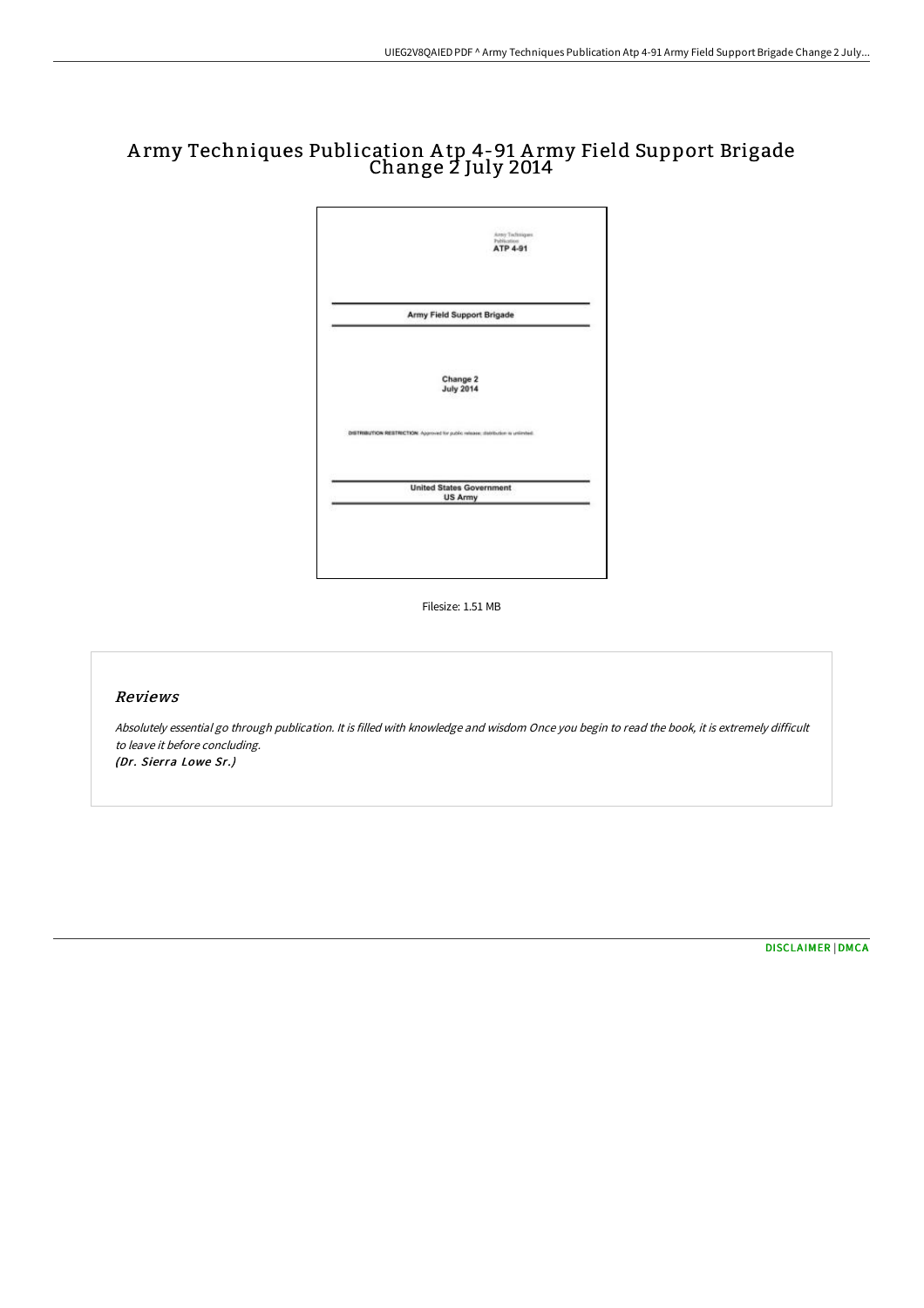## ARMY TECHNIQUES PUBLICATION ATP 4-91 ARMY FIELD SUPPORT BRIGADE CHANGE 2 JULY 2014



To get Army Techniques Publication Atp 4-91 Army Field Support Brigade Change 2 July 2014 eBook, make sure you click the link below and save the document or get access to other information which are related to ARMY TECHNIQUES PUBLICATION ATP 4-91 ARMY FIELD SUPPORT BRIGADE CHANGE 2 JULY 2014 ebook.

Createspace, United States, 2014. Paperback. Book Condition: New. 279 x 216 mm. Language: English . Brand New Book \*\*\*\*\* Print on Demand \*\*\*\*\*.This publication, Army Techniques Publication ATP 4-91 Army Field Support Brigade Change 2 July 2014, is a major revision to ATP 4-91. It provides basic doctrinal discussion on the organization and operations of the Army Field Support Brigade. The primary target audience for this field manual includes: Headquarters Department of the Army, Army commands, theater armies, direct reporting units, and supported units at all levels. The Army Field Support Brigade (AFSB) is a small, mission focused, highly modular organization built around a tailored modified table of organization and equipment (MTOE) and an augmentation table of distribution and allowances (TDA) structure. The AFSB is assigned to the US Army Materiel Command s (USAMC) Army Sustainment Command (ASC). AFSBs leverage USAMC national-level provider capabilities and assist in the coordination of acquisition logistics and technology (ALT) support (less medical) to the operational Army. Each AFSB can request assistance and/or support from USAMC and the Assistant Secretary of the Army for Acquisition, Logistics and Technology (ASA[ALT]) to meet specific mission requirements. When deployed in support of contingency operations, and when directed by their higher echelon, the AFSB will normally be placed under the operational control (OPCON) of the supported theater Army. This OPCON authority is normally delegated to the theater sustainment command (TSC) or expeditionary sustainment command (ESC) as appropriate. The AFSB combines various USAMC assets into a single brigade level unit that plans for and synchronizes USAMC national-level provider support to US Army forces. The AFSB also participates in the coordination and support of ALT related actions, less medical ALT support and theater support contracting, in the operational area. Although the AFSB has no direct acquisition authority, it is able to...

 $_{\rm PDF}$ Read Army Techniques [Publication](http://bookera.tech/army-techniques-publication-atp-4-91-army-field-.html) Atp 4-91 Army Field Support Brigade Change 2 July 2014 Online R Download PDF Army Techniques [Publication](http://bookera.tech/army-techniques-publication-atp-4-91-army-field-.html) Atp 4-91 Army Field Support Brigade Change 2 July 2014